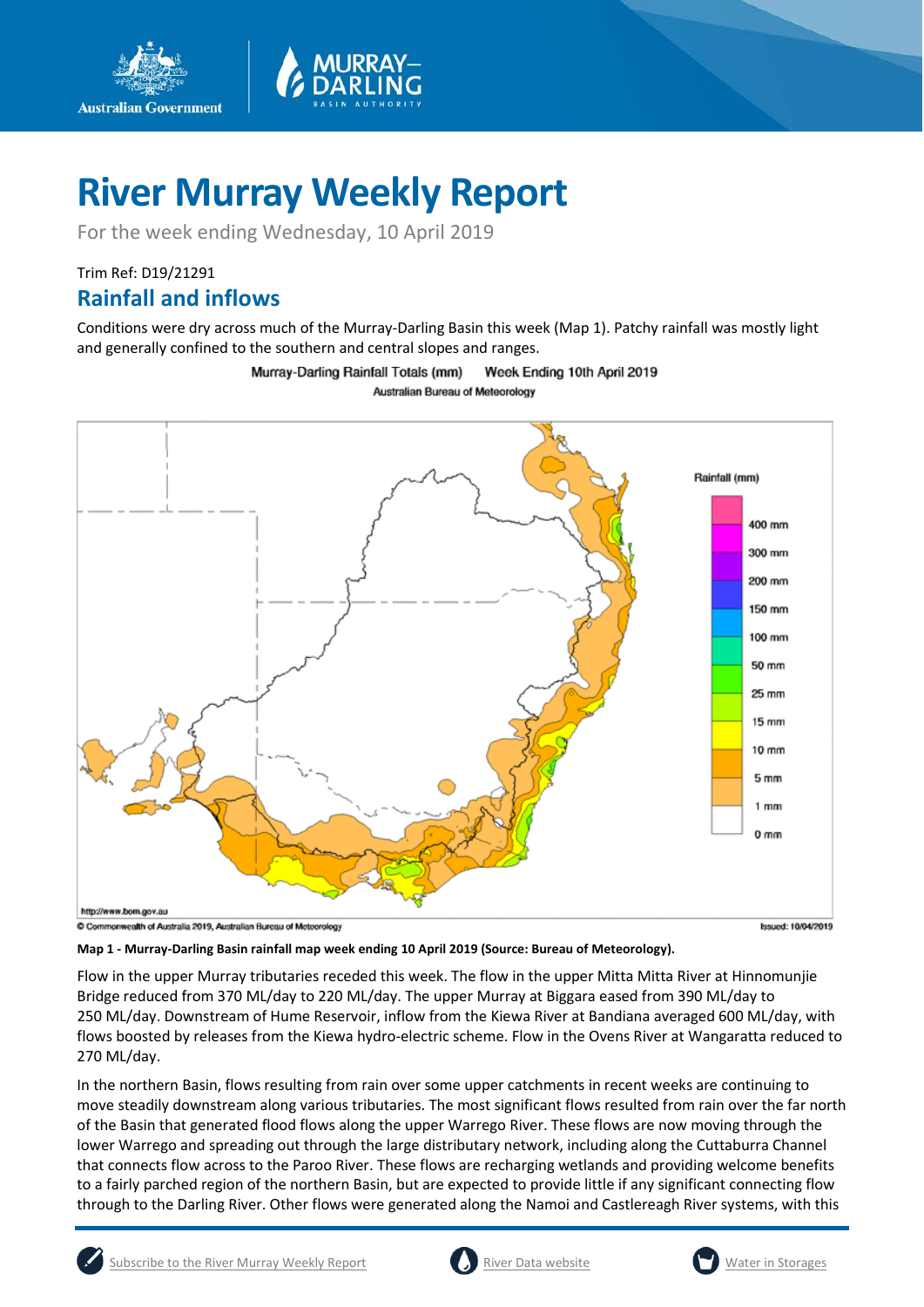water forecast to flow into the Barwon-Darling River in northern NSW over coming days. However, flow rates and potential volumes are currently expected to be very modest. Without further rain, it is *unlikely* that significant volumes from these tributaries will flow beyond Bourke or to reaches downstream towards the Menindee Lakes.

### **River operations**

- Lock 26 remains closed for urgent repairs
- Red level warning (high alert) for blue-green algae continues at a number of Darling River sites
- Water being delivered on behalf of environmental water holders to the Lower Lakes and Coorong

### **System operations**

Similar to the last few weeks, operations continue to focus on releasing sufficient water from storage to meet system demands and steer towards winter targets at key locations, including Lake Victoria; while also aiming to conserve water for next season.

With the busy Easter and school holiday period approaching, river users are reminded that River Murray levels downstream of Hume Dam depend on a range of factors including weather conditions and system demands. Depending on the location along the system, flows are likely to remain near current levels or ease between now and the Easter and school holiday period. More information is available from the [MDBA website.](https://www.mdba.gov.au/media/mr/easter-river-flows-will-depend-weather-demand-water)

With Bureau of Meteorology forecasting negligible rain over the [coming 8 days,](http://www.bom.gov.au/jsp/watl/rainfall/pme.jsp) flows in the Edward-Wakool system and in the Murray from Yarrawonga downstream to below Barmah are more likely to be fairly steady over Easter. Further downstream, as inflow from the Goulburn River recedes it is likely that flow in the Murray from Echuca downstream will ease between now and Easter.

River levels between Hume and Yarrawonga will depend on irrigation demands and inflows from the Ovens and Kiewa rivers. Assuming inflows remain low, Hume releases will vary based on irrigation demands from Lake Mulwala into the major irrigation offtakes.

River users are advised to maintain a close eye on conditions and keep up to date vi[a River Murray data w](https://riverdata.mdba.gov.au/system-view)hen planning recreational or other activities.

### **River operations**

The **MDBA active storage** volume decreased by 57 GL this week to 2,997 GL (36% capacity).

At **Dartmouth Reservoir** the storage volume was steady at 2,446 GL (63% capacity). The release from Dartmouth, measured at Colemans, averaged 390 ML/day. The release is being managed to target 600 ML/day at Tallandoon by adjusting for variations in the inflows from Snowy Creek. The need to commence transfers from Dartmouth to Hume during autumn will continue to be reviewed and will depend on the storage trend in Hume Reservoir which is, in turn, influenced by releases from the Snowy Hydro Scheme, natural inflows as well as releases from Hume Reservoir to meet system demands.

At **Hume Reservoir**, the storage volume continued to decline, reducing by 36 GL to 547 GL (18% capacity). The release from Hume averaged 9,800 ML/day and is currently near 9,400 ML/day.

Downstream at **Lake Mulwala** the level is currently 124. 81 m AHD, which is within the normal operating range (124.6 to 124.9 m AHD). The diversion to Yarrawonga Main Channel averaged around 1,000 ML/day with 120 ML/day of this flow returning to the Murray via Broken Creek. On the New South Wales side, Mulwala Canal diversion averaged 1,640 ML/day. Around 270 ML/day of this diversion is being released into the Edward River to meet Wakool Canal Diversions.





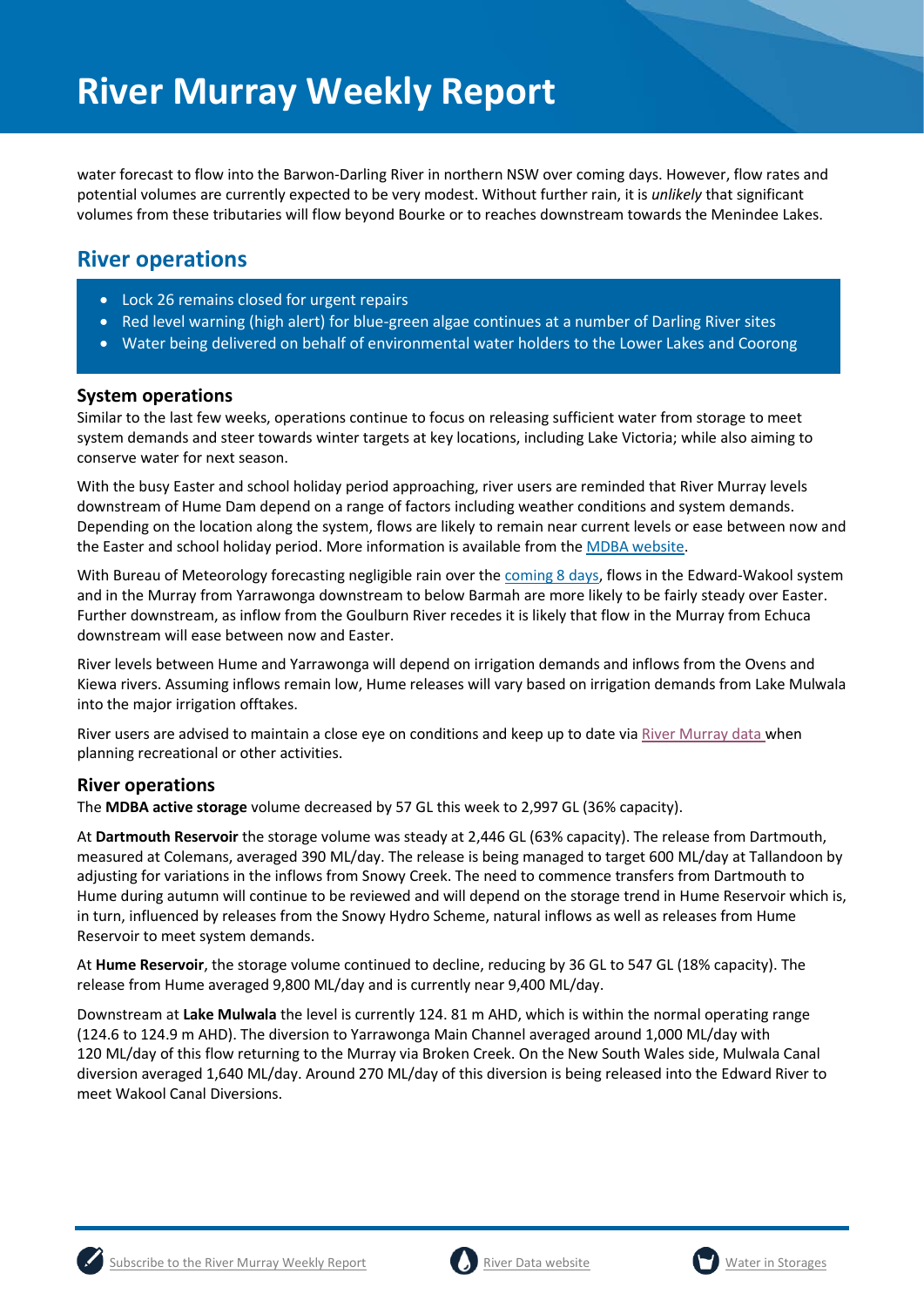The release from **Yarrawonga Weir** increased this week to target 7,800 ML/day. Continuing warm and dry conditions, a dry outlook and very low water levels in Lake Victoria make it more likely that the release will remain around rates of 8,000 ML/day over the Easter period.

Flows at the **Edward River** and **Gulpa Creek** offtakes remain around their normal regulated flow rates near 1,550 ML/day and 330 ML/day respectively. The flow downstream of **Stevens Weir** averaged 1,150 ML/day and is forecast to remain around this flow rate over the coming week.



**Photo 1: Edward River at Deniliquin. (Photo courtesy Hugo Bowman, MDBA)**

Inflow to the Murray from the **Goulburn River**, measured at McCoys Bridge, gradually reduced to 1,500 ML/day. The flow is expected to continue to ease to around 940 ML/day by Easter. The majority of this flow is Goulburn Valley Inter Valley Trade (IVT) water that is being delivered to help meet demands on the River Murray as a result of trade from the Goulburn to the Murray valley. A sustained call of IVT delivery from the Goulburn Valley i[s likely](https://www.g-mwater.com.au/water-resources/managing-water-storages) to continue during April if conditions remain dry. The total volume of IVT called during 2018-19 is expected to exceed 400 GL. This volume would not just be a record volume delivered from the Goulburn Valley, but also a record total volume of IVT delivered in a water year. Information regarding current opportunities for allocation trade between the Goulburn and Murray valleys is available at the [Victorian water register website.](http://waterregister.vic.gov.au/water-trading/allocation-trading#AllocationTradeOpportunities)

National Channel diversions were steady around 1,950 ML/day and are likely to remain around this rate over the coming week depending on autumn irrigation demands.

At **Torrumbarry**, Lock 26 remains closed while urgent repairs are made to damaged inlet valves. This temporary closure of the lock does not affect the normal operation of Torrumbarry Weir in terms of river flow and water supply. More information can be found on the Goulburn-Murray Water [website.](https://www.g-mwater.com.au/news/media-releases1/lock-26-emptied-while-repairs-assessed.html) The release downstream of Torrumbarry Weir gradually reduced to around 5,000 ML/day.



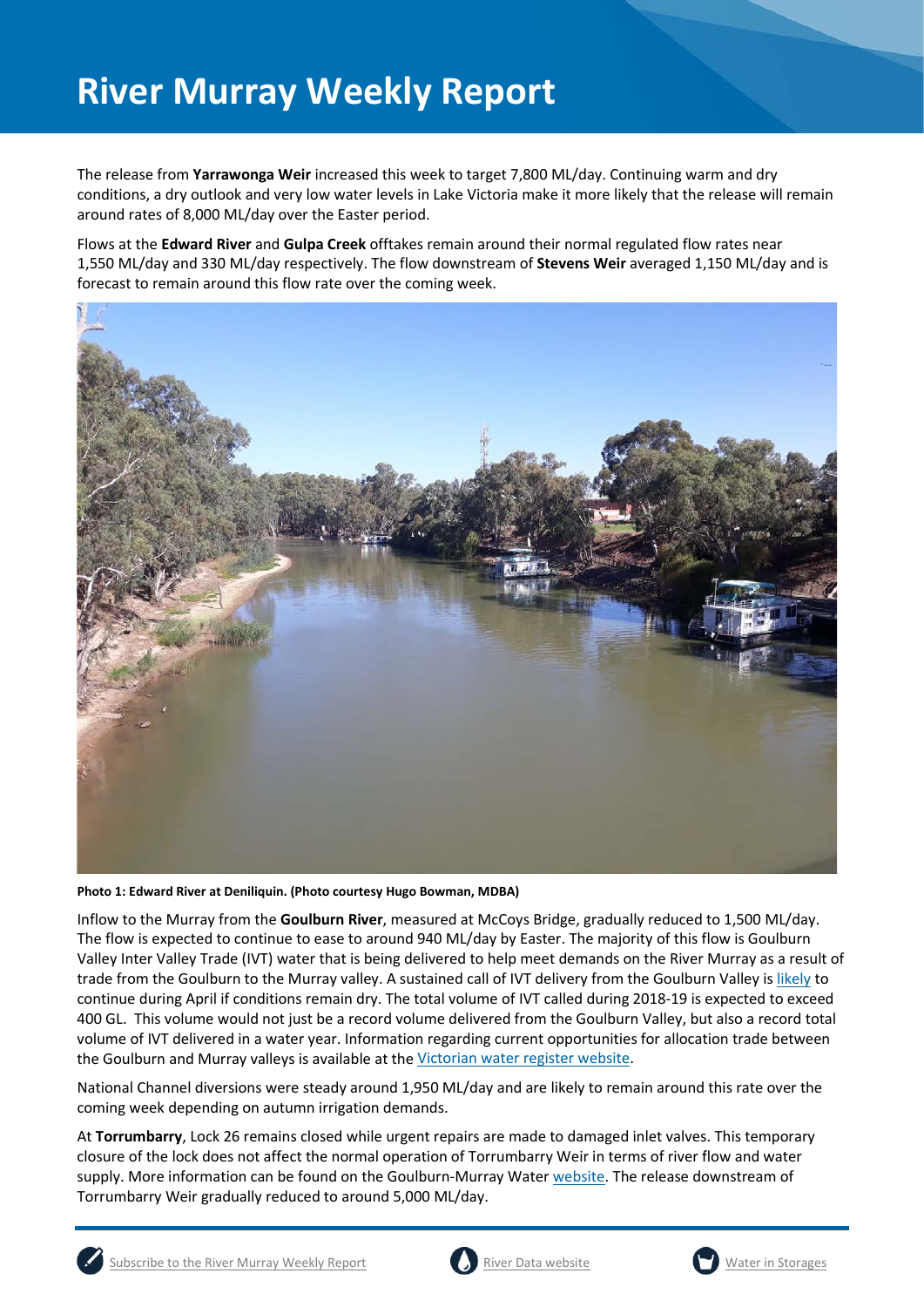This week, inflows from the **Murrumbidgee River**, measured at Balranald, reached around 500 ML/day. This is above the normal end of system target flow and includes the delivery of environmental water to help improve water quality in the lower reaches of the Murrumbidgee River. Delivery of water on behalf of environmental water holders ceased at the end of the week and the flow at Balranald will target the April end of system flow rate of 180 ML/day for the remainder of the month. The [Murrumbidgee IVT balance](http://www.waternsw.com.au/customer-service/ordering-trading-and-pricing/trading/murrumbidgee) is currently only 3.0 GL, preventing the MDBA from calling water from the Murrumbidgee to help meet Murray system demands.

At **Euston**, the weir pool is targeting FSL. The downstream release averaged 6,650 ML/day and is forecast to gradually reduce over the coming weeks to around 5,000 ML/day.

A red level warning (high alert) for blue-green algae is current at a number of sites along the Darling River including Menindee Lakes. A summary of alert levels in New South Wales is available on the [WaterNSW](https://www.waternsw.com.au/water-quality/algae) website. Current environmental conditions in the Darling System are well suited to algal growth due to persistent fine and warm weather, warm water temperatures and low or no flow conditions. More information regarding the water quality conditions of the lakes and the lower Darling is available at the WaterNS[W website.](https://www.waternsw.com.au/about/newsroom?queries_type_query=algal-alerts&search_page_111944_submit_button=Submit¤t_result_page=1&results_per_page=0&submitted_search_category=&mode=) Information on factors that affect fish is available from NSW Department of Primary Industrie[s website.](https://www.dpi.nsw.gov.au/fishing/habitat/threats/fish-kills) Information on drought impacts across the Murray-Darling Basin including on fish and operations is available on the [MDBA website.](https://www.mdba.gov.au/managing-water/drought-murray-darling-basin)

The **Menindee Lakes** storage volume decreased to 18 GL (1% capacity). WaterNSW continues to manage the Menindee Lakes in accordance with the [Lower Darling Annual Operations Plan.](https://www.waternsw.com.au/supply/regional-nsw/operations) As part of drought contingency measures within this plan, WaterNSW has installed four temporary block banks across the lower Darling upstream of Pooncarie at Court Nareen and Karoola, below Pooncarie near Jamesville and below Burtundy near Ashvale. Water held in these pools will assist in maintaining supply to domestic, stock and permanent plantings along the lower Darling. The release from **Weir 32** ceased on 12th of February. WaterNSW has advised that releases at Weir 32 are only planned to recommence when significant inflows are received into the Menindee lakes (inflows are currently zero)[. Water restrictions](https://www.waternsw.com.au/about/newsroom/2018/waternsw-confirms-restrictions-for-lower-darling-customers) remain in place across much of New South Wales as a result of the extensive and on-going drought conditions.

At **Wentworth Weir**, operations continue to target a pool level of around 10 cm above the full supply level to assist pumpers in the upper reaches of the Darling River arm of the weir pool whilst there is no inflow from the Darling River. The downstream release averaged 5,600 ML/day and is expected to fall away over the coming weeks to around 4,000 ML/day. Water from the River Murray continues to supply Broken Hill after the successful commissioning of [the Wentworth to Broken](https://www.waternsw.com.au/__data/assets/pdf_file/0007/141739/Community-Update-March-19.pdf) Hill pipeline. The 270 km pipeline extends from the River Murray near Wentworth to Broken Hill and has the capacity to deliver up to 37.4 ML/day of water to supply Broken Hill community and businesses.

The **Lock 9** weir pool is currently near FSL. As part of the weir pool variability program Lock 8 and 7 are currently targeting 100 cm and 90 cm (respectively) below FSL.

At **Lake Victoria** the storage decreased by 21 GL to 198 GL (29% capacity). If conditions remain dry over the coming weeks, the lake level is expected to fall to around 160 GL by the end of April (Figure 2) before starting to rise again in May.





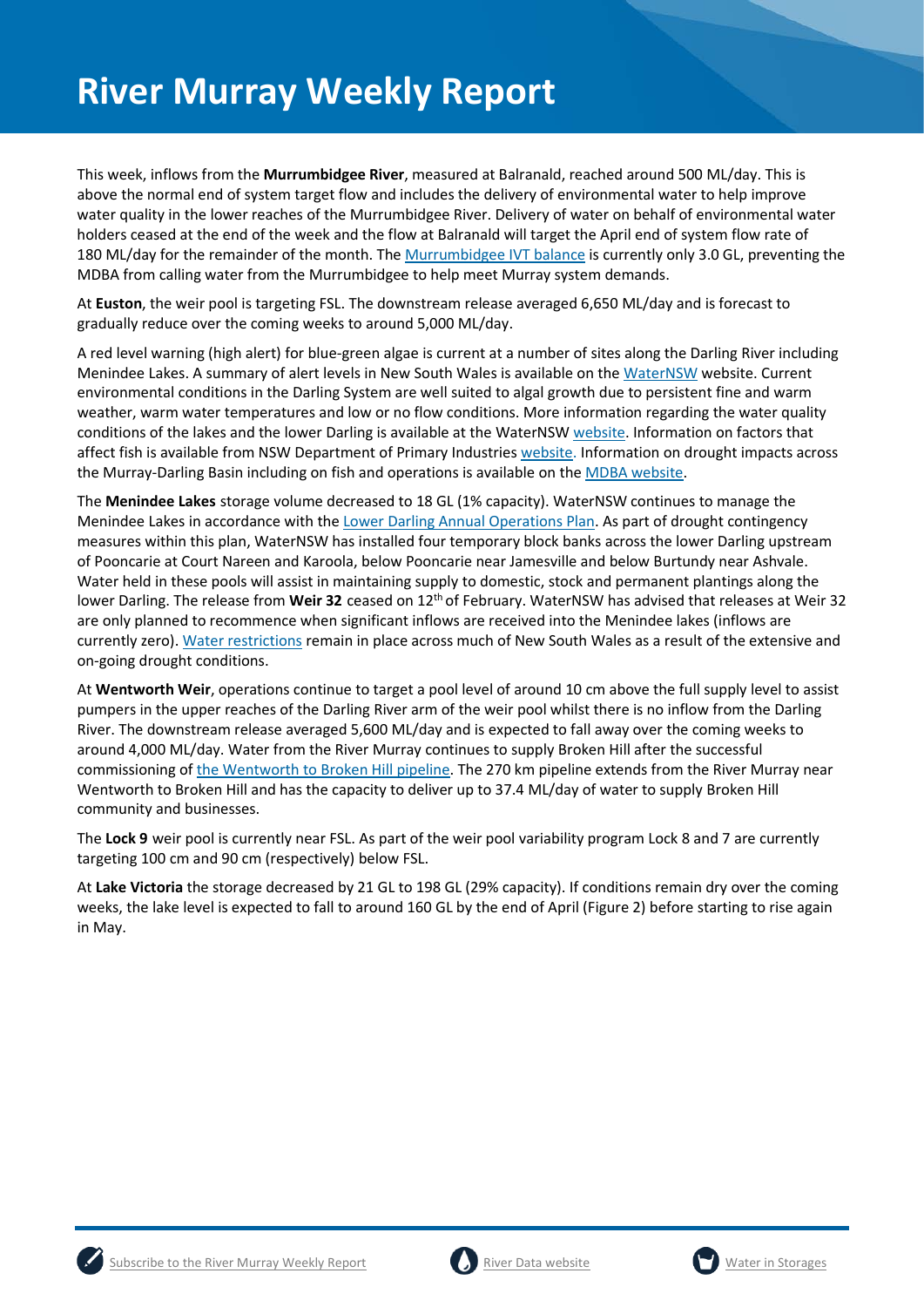

**Figure 2 – Lake Victoria storage volume (and current forecast) compared with recent years**



**Photo 2: Rufus River channel within Lake Victoria exposed due to the low lake level. (Photo courtesy Hugo Bowman, MDBA)**



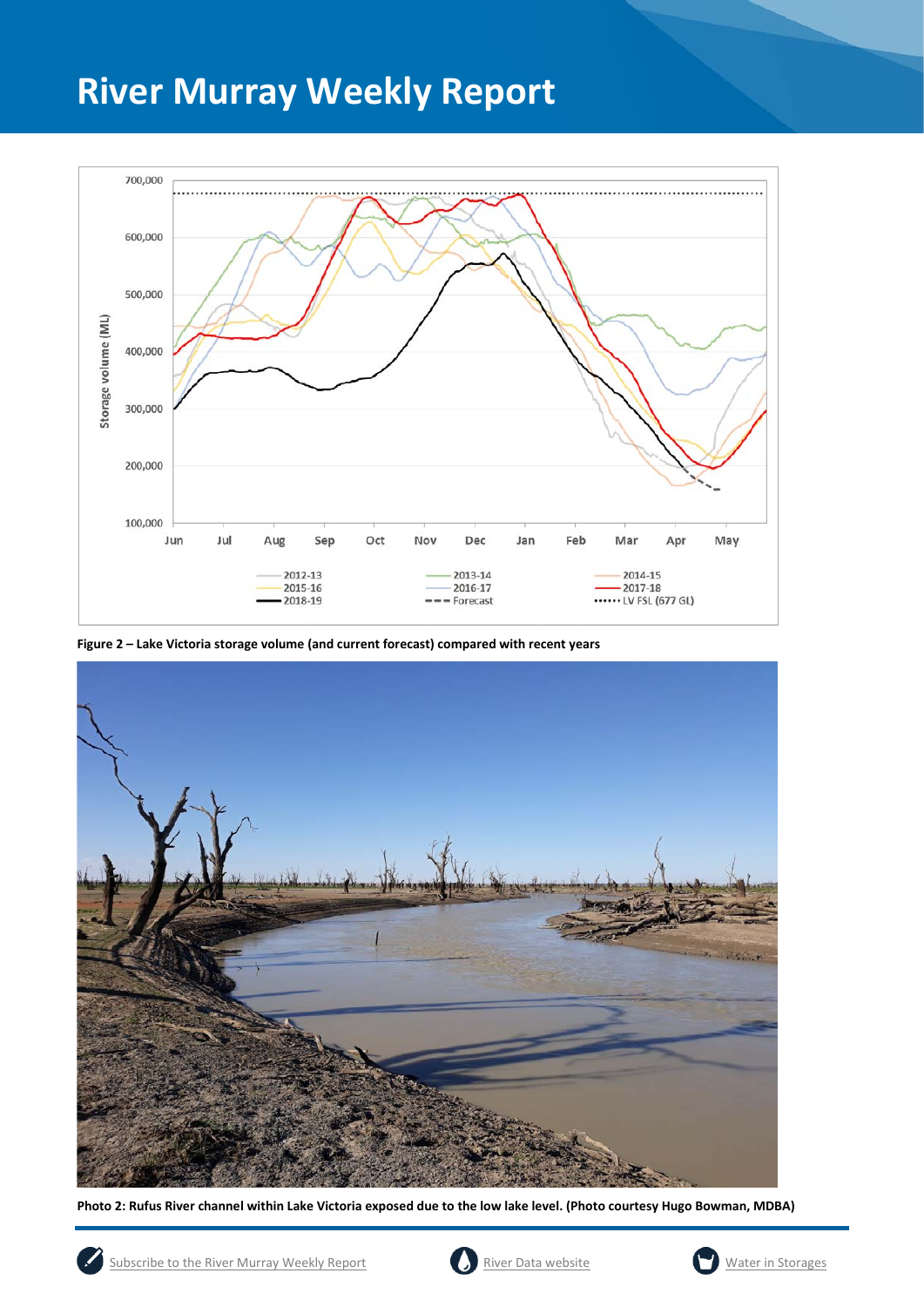The flow to **South Australia** reduced to 7,100 ML/day this week and is likely to continue at this rate into the coming week. The current flow consists of entitlement flow, traded water and environmental water. Deliveries of water on behalf of environmental water holders to the Lower Lakes and Coorong are expected to continue through April.

The 5-day average water level in the **Lower Lakes** remained steady at 0.53 m AHD. Environmental water delivered to South Australia is helping to prolong small barrage releases to the Coorong. This is supporting mudflat habitat for migratory birds prior to their departure to the northern hemisphere for winter and benefiting estuarine fish species. Recent monitoring (photo 3) funded by The Living Murray program has identified a range of estuarine fish species in the Coorong. These include one year old black bream, showing that the cohort bred in summer 2017-18 have survived another year. Around 7 GL of water was released through the barrages this week. All fishways remain open to maintain a connection between the Lower Lakes and Coorong. For more information, see the South Australian Department for Environment and Water's latest [River Murray flow report.](https://www.waterconnect.sa.gov.au/River-Murray/SitePages/2019%20Flow%20Reports.aspx)



**Photo 3: SARDI staff sampling fish in the Coorong using a seine net (monitoring funded by The Living Murray program). (Photo courtesy Anthony Moore, CEWO)**





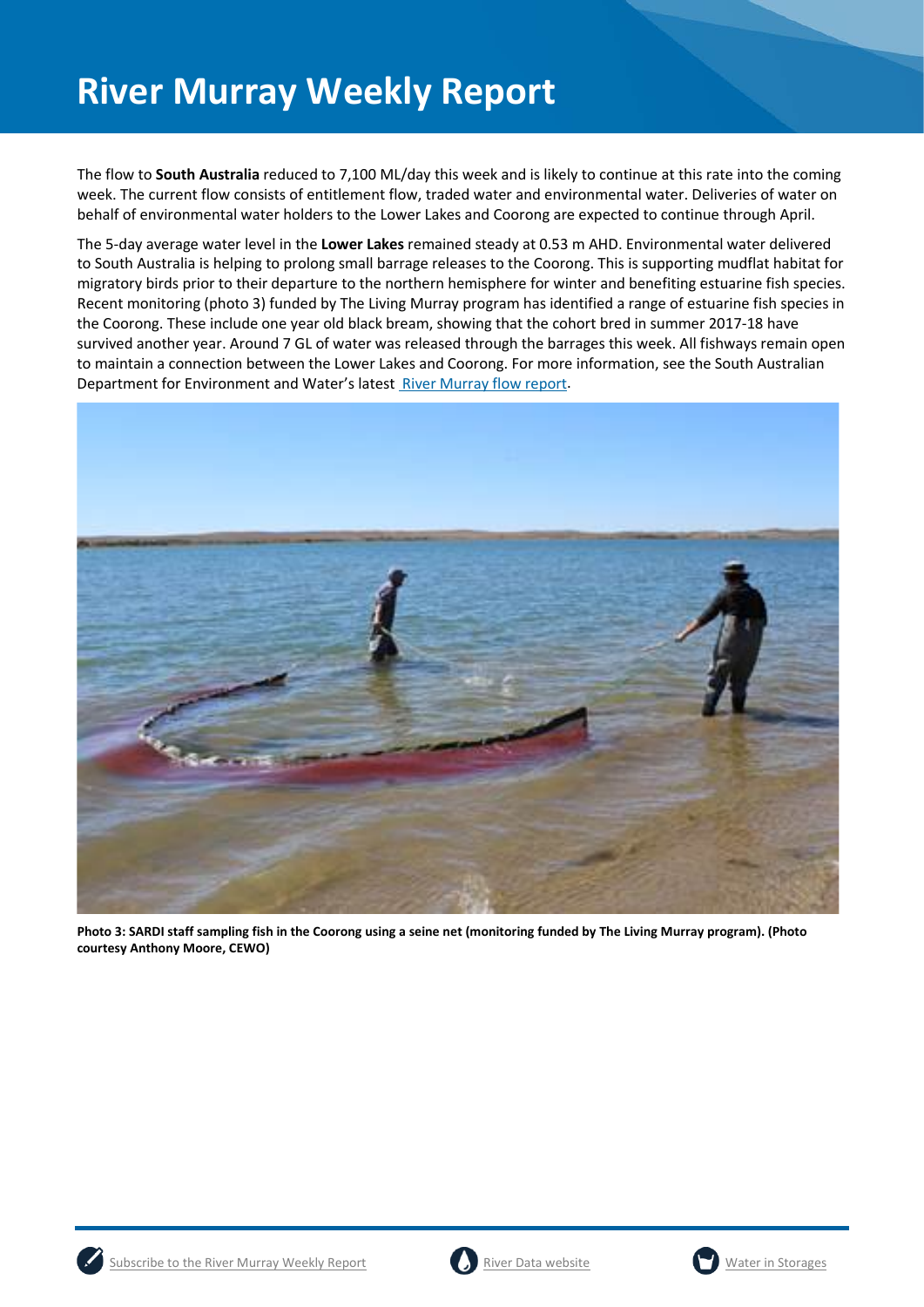

**Photo 4: One year old black bream captured during monitoring, showing that the cohort bred in summer 2017-18 have survived another year. (Photo courtesy Anthony Moore, CEWO)**

#### **For media inquiries contact the Media Officer on 02 6279 0141**

ANDREW REYNOLDS Executive Director, River Management



**Australian Government** 





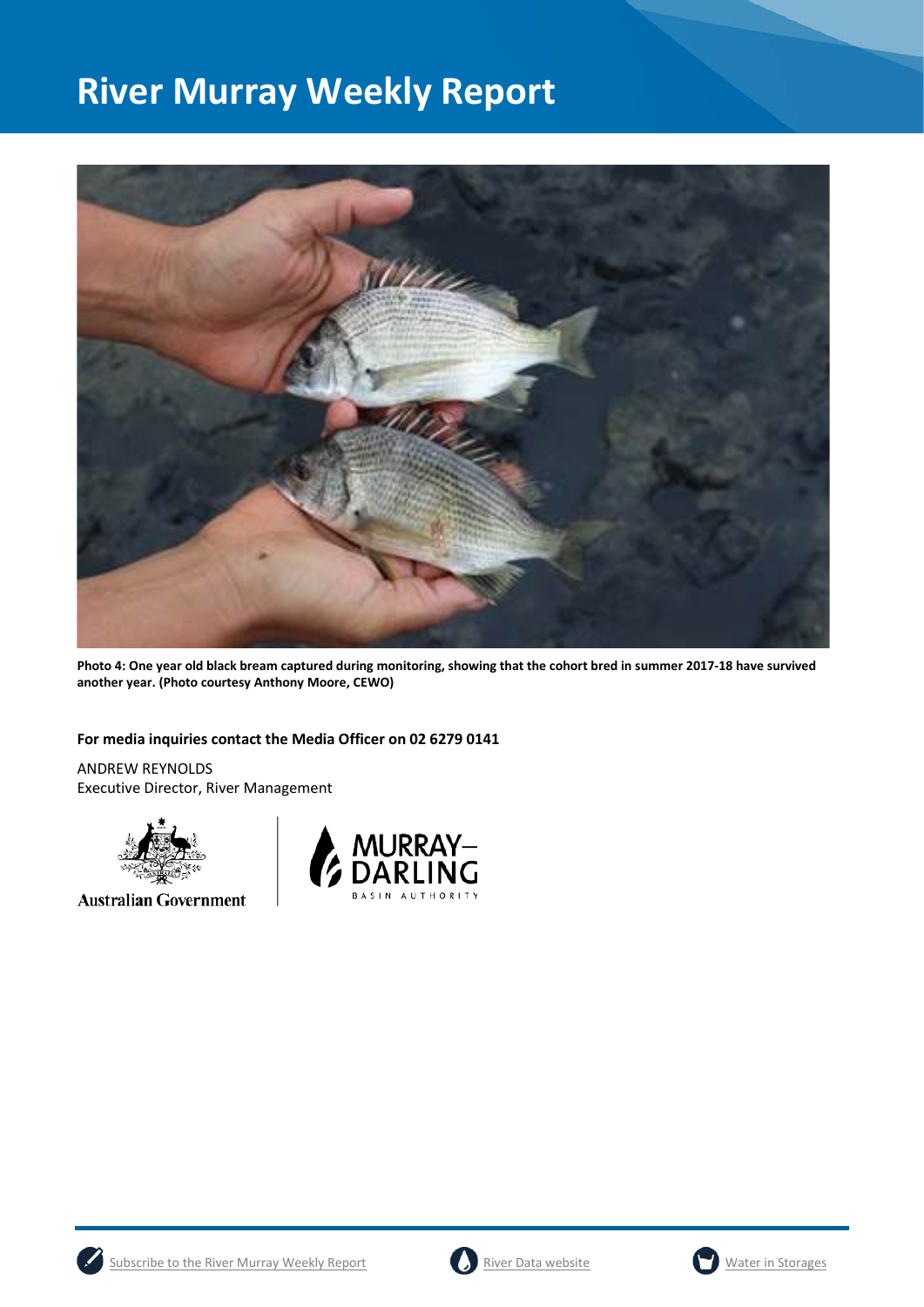#### Water in Storage Water in Storage Week ending Wednesday 10 Apr 2019

| <b>MDBA Storages</b>             | Full<br>Supply<br>Level | Full<br>Supply<br>Volume | Current<br>Storage<br>Level | Current | Storage | Dead<br>Storage | Active<br>Storage | Change in Total<br>Storage for the<br>Week |
|----------------------------------|-------------------------|--------------------------|-----------------------------|---------|---------|-----------------|-------------------|--------------------------------------------|
|                                  | $(m$ AHD)               | (GL)                     | $(m$ AHD)                   | (GL)    | %       | (GL)            | (GL)              | (GL)                                       |
| Dartmouth Reservoir              | 486.00                  | 3856                     | 461.47                      | 2446    | 63%     | 71              | 2 3 7 5           | $+0$                                       |
| Hume Reservoir                   | 192.00                  | 3 0 0 5                  | 174.08                      | 547     | 18%     | 23              | 524               | $-36$                                      |
| Lake Victoria                    | 27.00                   | 677                      | 22.47                       | 198     | 29%     | 100             | 98                | $-21$                                      |
| Menindee Lakes                   |                         | 1 731*                   |                             | 18      | 1%      | (- -) #         | 0                 | $-1$                                       |
| <b>Total</b>                     |                         | 9 2 6 9                  |                             | 3 2 0 9 | 35%     | $ -$            | 2997              | $-57$                                      |
| <b>Total Active MDBA Storage</b> |                         |                          |                             |         |         |                 | $36\%$ ^          |                                            |

#### **Major State Storages**

| <b>Burriniuck Reservoir</b> | 026     | 047<br>، ا ب | 31% |     | 314 |       |
|-----------------------------|---------|--------------|-----|-----|-----|-------|
| <b>Blowering Reservoir</b>  | 631     | 422          | 26% | 24  | 398 | +5    |
| Eildon Reservoir            | 3 3 3 4 | 272          | 38% | 100 | 172 | $-29$ |

\* Menindee surcharge capacity – 2050 GL \*\* All Data is rounded to nearest GL \*\*

# NSW has sole access to water when the storage falls below 480 GL. MDBA regains access to water when the storage next reaches 640 GL. ^ % of total active MDBA storage

| <b>Snowy Mountains Scheme</b> |                     |                    | Snowy diversions for week ending 09 Apr 2019 |           |                 |  |  |
|-------------------------------|---------------------|--------------------|----------------------------------------------|-----------|-----------------|--|--|
| <b>Storage</b>                | Active Storage (GL) | Weekly Change (GL) | Diversion (GL)                               | This Week | From 1 May 2018 |  |  |
| Lake Eucumbene - Total        | 796                 | -21                | Snowy-Murray                                 | $+30$     | 709             |  |  |
| Snowy-Murray Component        | 353                 | -28                | Tooma-Tumut                                  | +1        | 199             |  |  |
| <b>Target Storage</b>         | 340                 |                    | Net Diversion                                | 29        | 511             |  |  |
|                               |                     |                    | Murray 1 Release                             | $+28$     | 877             |  |  |

#### **Major Diversions from Murray and Lower Darling (GL) \***

| <b>New South Wales</b>      | This Week | From 1 July 2018 | <b>Victoria</b>                 | This Week | From 1 July 2018 |
|-----------------------------|-----------|------------------|---------------------------------|-----------|------------------|
| Murray Irrig. Ltd (Net)     | 10.9      | 347              | Yarrawonga Main Channel (net)   | 6.6       | 197              |
| <b>Wakool Sys Allowance</b> | 1.9       | 49               | Torrumbarry System + Nyah (net) | 0.1       | 459              |
| Western Murray Irrigation   | $0.5\,$   | 24               | Sunraysia Pumped Districts      | 1.9       | 114              |
| Licensed Pumps              | 3.1       | 171              | Licensed pumps - GMW (Nyah+u/s) |           | 33               |
| Lower Darling               | 0.1       |                  | Licensed pumps - LMW            | 4.6       | 379              |
| <b>TOTAL</b>                | 16.5      | 598              | TOTAL                           | 14.2      | 1182             |

\* Figures are derived from actual and estimates where data is unavailable. Please note that not all data may have been available at the time of creating this report. \*\* All data above is rounded to nearest 100 ML for weekly data and nearest GL for cumulative data

| Flow to South Australia (GL)                             | Entitlement this month | $135.0*$ |                |
|----------------------------------------------------------|------------------------|----------|----------------|
| * Flow to SA will be greater than normal entitlement for | Flow this week         | 52.9     | (7 600 ML/day) |
| this month due to environmental flows.                   | Flow so far this month | 76.6     |                |
|                                                          | Flow last month        | 251.4    |                |

#### **Salinity (EC)** (microSiemens/cm at 25°C)

|                         | Current | Average over the last week | Average since 1 August 2018 |
|-------------------------|---------|----------------------------|-----------------------------|
| Swan Hill               | 80      | 80                         | 70                          |
| Euston                  | 100     | 90                         |                             |
| <b>Red Cliffs</b>       | 100     | 100                        | 110                         |
| Merbein                 | 100     | 110                        | 100                         |
| Burtundy (Darling)      |         |                            | 870                         |
| Lock 9                  | 110     | 100                        | 110                         |
| Lake Victoria           | 140     | 150                        | 160                         |
| Berri                   | 150     | 160                        | 180                         |
| Waikerie                | 190     | 190                        | 240                         |
| Morgan                  | 190     | 190                        | 260                         |
| Mannum                  | 240     | 240                        | 300                         |
| Murray Bridge           | 260     | 270                        | 340                         |
| Milang (Lake Alex.)     | 1 0 2 0 | 1 0 2 0                    | 920                         |
| Poltalloch (Lake Alex.) | 670     | 640                        | 780                         |
| Meningie (Lake Alb.)    | 1940    | 1910                       | 1 570                       |
| Goolwa Barrages         | 7 2 9 0 | 5680                       | 2970                        |





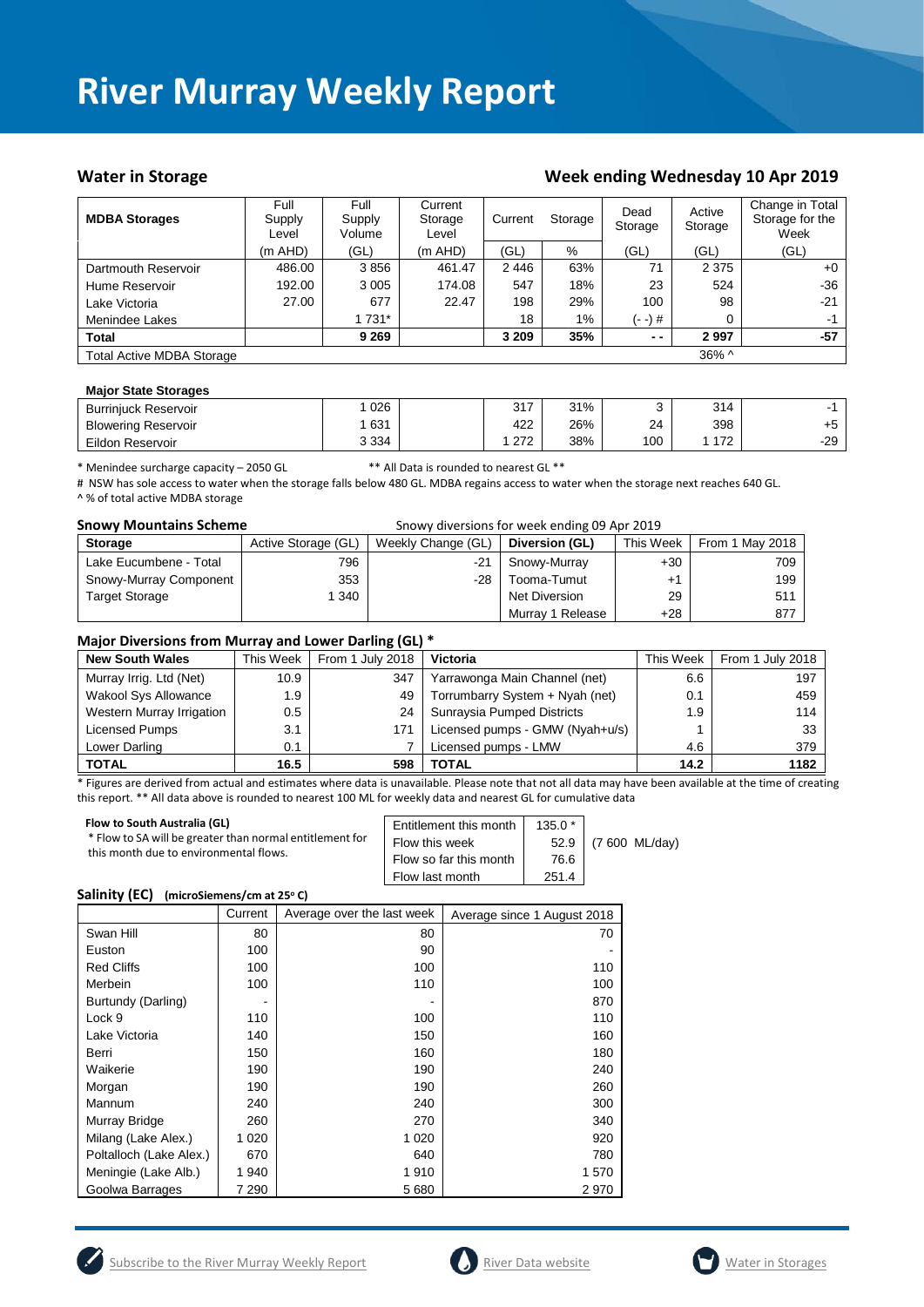

# MURRAY-<br>DARLING

#### River Levels and Flows **River Levels and Flows Week ending Wednesday 10 Apr 2019**

|                                  | Minor Flood              | Gauge | Height         | Flow     | Trend        | Average Flow this<br>Week | Average Flow last<br>Week |
|----------------------------------|--------------------------|-------|----------------|----------|--------------|---------------------------|---------------------------|
|                                  | Stage                    | local | (m)            |          |              |                           |                           |
| <b>River Murray</b>              | (m)                      | (m)   | AHD)           | (ML/day) |              | (ML/day)                  | (ML/day)                  |
| Khancoban                        |                          |       |                | 6580     | R            | 5 0 4 0                   | 2820                      |
| Jingellic                        | 4.0                      | 1.75  | 208.27         | 4840     | F            | 4 9 7 0                   | 3 4 9 0                   |
| Tallandoon ( Mitta Mitta River ) | 4.2                      | 1.41  | 218.30         | 520      | S            | 530                       | 630                       |
| Heywoods                         | 5.5                      | 2.83  | 156.46         | 9 4 5 0  | R            | 10 100                    | 9 4 5 0                   |
| <b>Doctors Point</b>             | 5.5                      | 2.64  | 151.11         | 10 500   | R            | 11 340                    | 10 820                    |
| Albury                           | 4.3                      | 1.64  | 149.08         |          |              |                           |                           |
| Corowa                           | 4.6                      | 2.28  | 128.30         | 9630     | F            | 10 190                    | 10 390                    |
| Yarrawonga Weir (d/s)            | 6.4                      | 1.32  | 116.36         | 7560     | R            | 7 3 9 0                   | 7850                      |
| Tocumwal                         | 6.4                      | 1.82  | 105.66         | 6980     | F            | 7 2 2 0                   | 7800                      |
| Torrumbarry Weir (d/s)           | 7.3                      | 1.86  | 80.40          | 5 0 30   | F            | 5 5 4 0                   | 6410                      |
| Swan Hill                        | 4.5                      | 1.17  | 64.09          | 5730     | F            | 6 1 6 0                   | 6 4 5 0                   |
| <b>Wakool Junction</b>           | 8.8                      | 2.78  | 51.90          | 6830     | F            | 7 1 4 0                   | 7 2 6 0                   |
| Euston Weir (d/s)                | 9.1                      | 1.36  | 43.20          | 6690     | F            | 6650                      | 6830                      |
| Mildura Weir (d/s)               |                          |       |                | 6 2 4 0  | F            | 6 180                     | 6 2 3 0                   |
| Wentworth Weir (d/s)             | 7.3                      | 2.83  | 27.59          | 5610     | R            | 5610                      | 5 4 2 0                   |
| <b>Rufus Junction</b>            | $\overline{\phantom{a}}$ | 3.53  | 20.46          | 6710     | F            | 7 3 8 0                   | 7610                      |
| Blanchetown (Lock 1 d/s)         | $\blacksquare$           | 0.59  |                | 6 100    | $\mathsf{R}$ | 6 0 20                    | 5930                      |
|                                  |                          |       |                |          |              |                           |                           |
| <b>Tributaries</b>               |                          |       |                |          |              |                           |                           |
| Kiewa at Bandiana                | 2.8                      | 0.98  | 154.21         | 470      | R            | 600                       | 440                       |
| Ovens at Wangaratta              | 11.9                     | 7.82  | 145.50         | 270      | F            | 310                       | 380                       |
| Goulburn at McCoys Bridge        | 9.0                      | 1.83  | 93.25          | 1 540    | F            | 1 640                     | 2 1 2 0                   |
| Edward at Stevens Weir (d/s)     | 5.5                      | 1.30  | 81.07          | 1 0 4 0  | F            | 1 1 5 0                   | 1 1 9 0                   |
| <b>Edward at Liewah</b>          |                          | 1.92  | 57.30          | 1 2 1 0  | R            | 1 1 8 0                   | 1 0 6 0                   |
| Wakool at Stoney Crossing        |                          | 1.36  | 54.85          | 370      | F            | 390                       | 440                       |
| Murrumbidgee at Balranald        | 5.0                      | 0.54  | 56.50          | 250      | F            | 440                       | 400                       |
| Barwon at Mungindi               | 6.1                      | 3.15  |                | 30       | F            | 30                        | 120                       |
| Darling at Bourke                | 9.0                      | 2.17  | $\overline{a}$ | 0        | F            | 0                         | $\mathbf 0$               |
| Darling at Burtundy Rocks        |                          | 0.50  | $\blacksquare$ | 0        | F            | 0                         | $\mathbf 0$               |
|                                  |                          |       |                |          |              |                           |                           |

Natural Inflow to Hume 2 530

(i.e. Pre Dartmouth & Snowy Mountains scheme)

**Weirs and Locks** Pool levels above or below Full Supply Level (FSL)

| Murray             | FSL (m AHD) | u/s     | d/s     |                       | FSL (m AHD) | u/s     | d/s     |
|--------------------|-------------|---------|---------|-----------------------|-------------|---------|---------|
| Yarrawonga         | 124.90      | $-0.09$ |         | No. 7 Rufus River     | 22.10       | $-0.86$ | $+1.20$ |
| No. 26 Torrumbarry | 86.05       | $+0.00$ |         | No. 6 Murtho          | 19.25       | $-0.01$ | $+0.14$ |
| No. 15 Euston      | 47.60       | $+0.00$ |         | No. 5 Renmark         | 16.30       | $+0.04$ | $+0.24$ |
| No. 11 Mildura     | 34.40       | $+0.03$ | $+0.16$ | No. 4 Bookpurnong     | 13.20       | $+0.06$ | $+0.82$ |
| No. 10 Wentworth   | 30.80       | $+0.08$ | $+0.19$ | No. 3 Overland Corner | 9.80        | $+0.04$ | $+0.29$ |
| No. 9 Kulnine      | 27.40       | $-0.02$ | $-0.93$ | No. 2 Waikerie        | 6.10        | $+0.08$ | $+0.26$ |
| No. 8 Wangumma     | 24.60       | $-0.99$ | $-0.62$ | No. 1 Blanchetown     | 3.20        | $+0.07$ | $-0.16$ |

#### **Lower Lakes FSL = 0.75 m AHD**

Lake Alexandrina average level for the past 5 days (m AHD)  $\Big| 0.53 \Big|$ 

| <b>Barrages</b>       |              |               |            | <b>Fishways at Barrages</b> |                        |                        |                            |
|-----------------------|--------------|---------------|------------|-----------------------------|------------------------|------------------------|----------------------------|
|                       | Openings     | Level (m AHD) | No. Open   | Rock Ramp                   | <b>Vertical Slot 1</b> | <b>Vertical Slot 2</b> | <b>Dual Vertical Slots</b> |
| Goolwa                | 128 openings | 0.59          | All closed |                             | Closed                 | Open                   |                            |
| Mundoo                | 26 openings  | 0.46          | All closed | -                           | ۰                      |                        | Open                       |
| <b>Hunters Creek</b>  |              | ۰.            | ۰          | -                           | Open                   |                        |                            |
| <b>Boundary Creek</b> | 6 openings   |               |            |                             | Open                   | -                      |                            |
| Ewe Island            | 111 gates    |               | All closed |                             |                        |                        | Open                       |
| Tauwitchere           | 322 gates    | 0.54          | All closed | Open                        | Open                   | Open                   |                            |

AHD = Level relative to Australian Height Datum, i.e. height above sea level